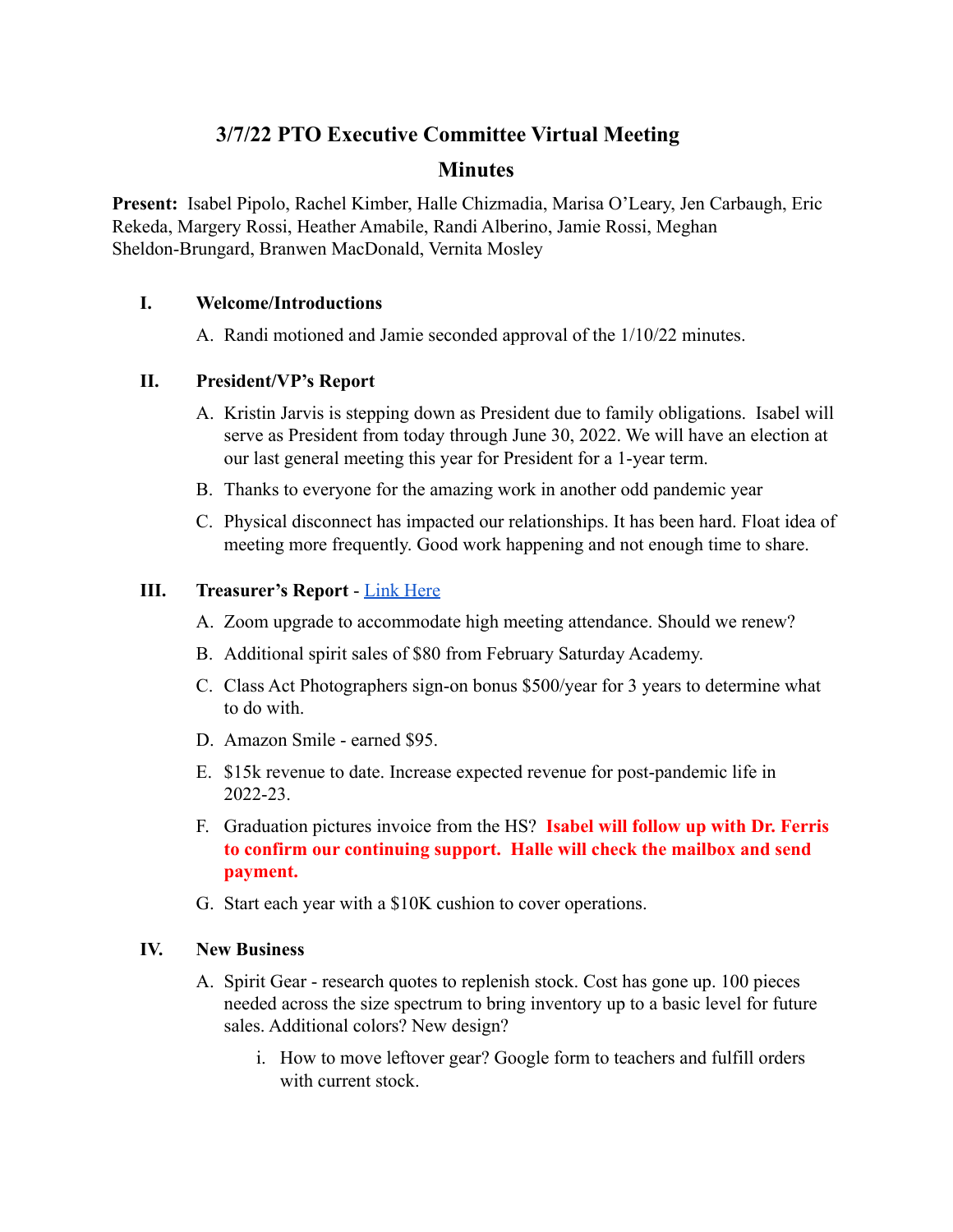- ii. Do we want to move old inventory cheap? Not yet and only if designs change.
- iii. Update to new designs and sell more. "Vintage" happens if you have original versions
- iv. Webstore: less management of inventory but prices are higher. Custom Ink as a solution to pre-order.
- v. 3 weeks to get new inventory. Could have by April 23rd saturday academy
- vi. **Decision: Jen will organize sale of current inventory to staff members at Uriah Hill/PKMS and make folks aware of limited size options. Isabel will share updated inventory numbers with Jen. Halle will share payment options. Heather offered to help. Isabel and Halle will research vendors for ordering new inventory.**

#### B. Book Fairs

- i. Isabel and Kristin met with Main St books. Either all online or hybrid book fair. Single copy of a variety of books to preview. Take wish list to parents and parents order online; kids could also order and prepay for books with cash at the preview event.
- ii. Woodside, Oakside and Hillcrest Dr. Mauricio said ok for in-person book fairs.
- iii. Who can help? 3 people volunteered
- iv. OR one day pop-up book fair at (**May or April?)** Saturday Academy.
- v. Isabel needs to hand off book fair and train a team
- vi. Online: communication of book fair and direct parents and staff to the website. Free shipping to family resource center OR \$10 flat rate shipping. PCSD staff helped hand out books.
- vii. Bulk of books sales are kids with cash
- viii. **Decision: Virtual Fair and Saturday Academy drive traffic to both. Isabel and Jen will meet to firm up plans. Isabel will reach out to Maria Flores to discuss bringing the book fair to a spring Saturday Academy.**
- C. Saturday Academy update
	- i. We are not officially committed to participating at every event, but we have had a presence every month this year so far; Jamie has been meeting with Maria as needed to coordinate plans
	- ii. Trunk or Treat (Oct big turnout); Safe Streets rollout (Nov); Book & Holiday craft giveaway (Dec); Black History posters (Feb); Women's History posters (Mar)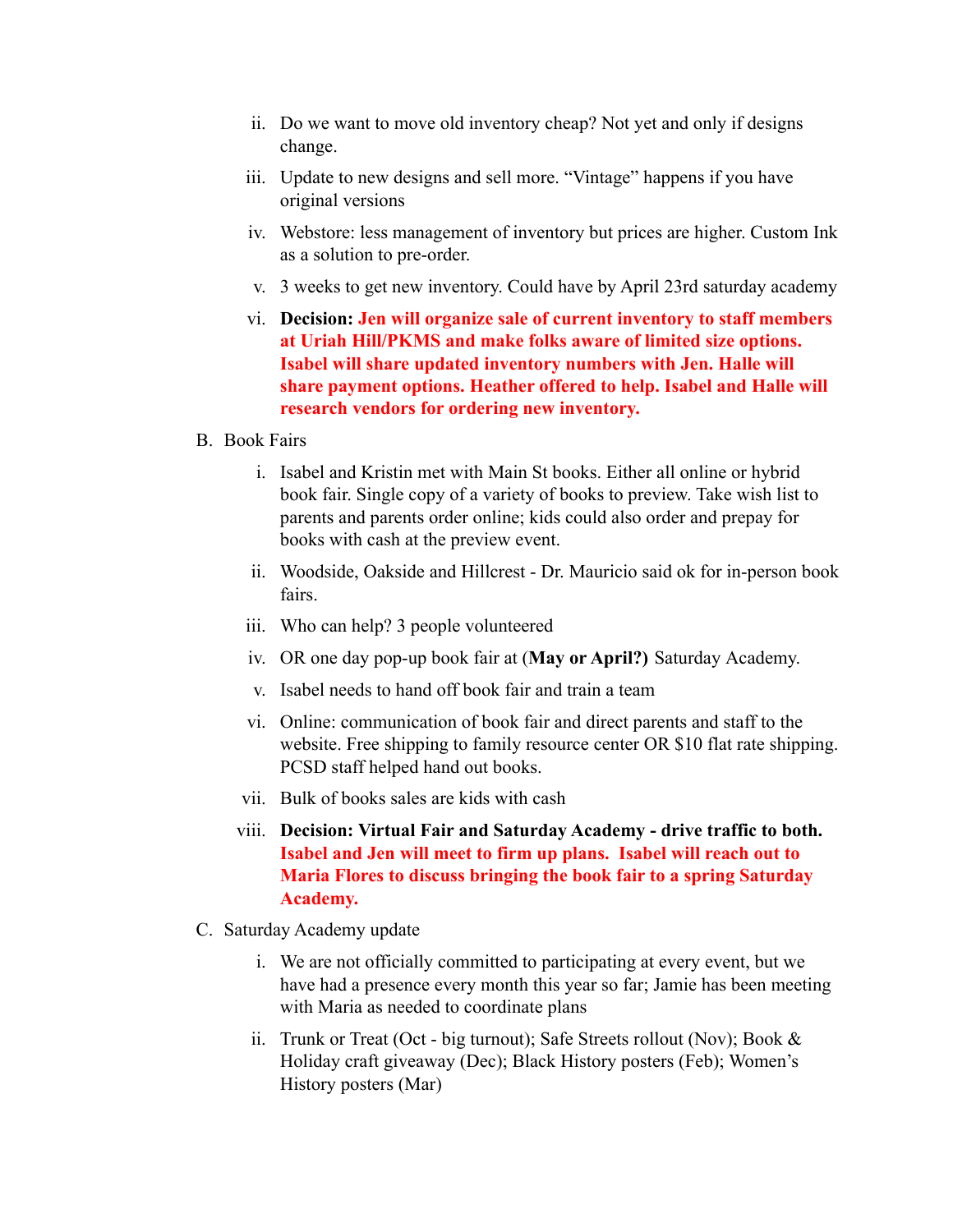- iii. Low attendance February SA
- iv. Unpredictable with Covid and weather when event is outdoor at Torpy Field
- D. Plant Sale
	- i. Brought to PTO by Laura Perkins. Working at Woodside in a grant funded position under NAACP and teaching kids in science 21 curriculum.
	- ii. Seedlings grown to sell plants at Woodside and at April Saturday Academy.
	- iii. Logistics need to be determined.
	- iv. Do we need another fundraiser this year?
	- v. PTO as fiscal agent for Community Gardens (less than \$100/year)
	- vi. **Decision: Laura can do her project and she can reinvest the funds back in the garden project. Woodside can support. PTO may have a table at the event. Isabel will follow-up with Laura.**
- E. Spring Spending Discussion
	- i. We made more and spent less than expected
	- ii. If we spend according to budget, we will have \$2K (approx) remaining at year end in addition to our normal year-end nest egg of \$10k.
	- iii. Staff gifts: **Halle will place orders** (call florist, give dollar amount and delivery addresses). Forever Yours or Board of Ed florist: Lily of the Valley Floral.
		- 1. Robin Zimmerman retirement (June?)
		- 2. Bouquets for office staff at each building (April 27th Admin Professional Day)
	- iv. Teacher appreciation: Week of May 2nd. Budgeted amount was \$1500. Bring in an ice cream truck (\$600/truck  $\omega$  6 buildings). Approx 530 staff total. **Need to research cost and logistics and circle back to this.**
	- v. Enrichment Spending
		- 1. Budgeted amount was \$3500, but only \$530 has been spent because of covid rules limiting in-person activities
		- 2. Money can be redirected to purchases of school play equipment (balls, jump ropes, sidewalk chalk, etc)
		- 3. Age appropriate gear across the whole school district
		- 4. Hillcrest has had no outdoor play equipment since August.
		- 5. Recess should NOT be taken away as a consequence.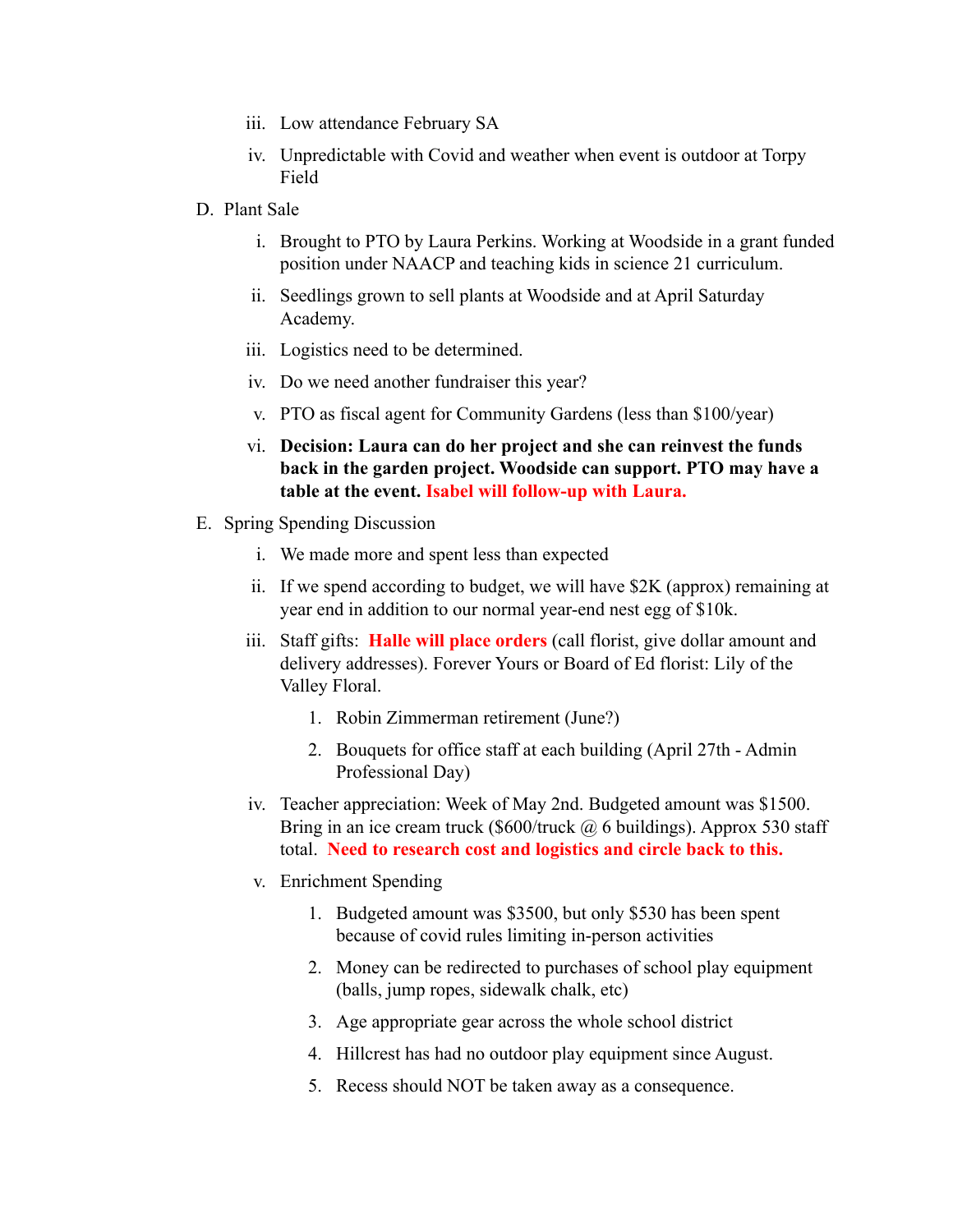- 6. Branwen: SEL benefits and playtime is IMPORTANT. Parents need to advocate to get buy-in. Heather, Eric, Halle are willing to help.
- 7. **Decision**: **Allocate approx. \$1/kid (for a total spend of \$3600) and deliver equipment to schools** (branding? stickers on frisbees … balls, nets, etc).
- 8. Deadline for assembling supply list in 2 weeks, we will order if we don't hear back from staff with requested items. Ask Austin which company to order from. Storage consideration (outdoor rubbermaid for gear). **Halle will reach out to Austin. Isabel will reach out to principals.**
- 9. **Next Steps: Branwen will add this as a BOE agenda item. Publicly ask other parents to join a school committee to pursue solutions. Feedback from all stakeholders (students also).**
- F. Succession Planning
	- i. Elections: President for a 1-year term starting July 1, 2022, Treasurer and VP will be elected for a 2-year term starting July 1, 2022
	- ii. Isabel would like to step down as an officer when her term ends on June 30, 2022

## G. [Nominations Committee](http://peekskillpto.org/index.php/pto-officer-elections/)

- i. **Marisa volunteered to chair this committee**
- ii. Committee participants should be identified by April 8th
- iii. Officer nominations should be submitted by May 1st

## **V. Superintendent's Report** - not able to attend tonight

## **VI. Committee Reports**

- A. Advocacy [Report Here](https://peekskillpto.org/wp-content/uploads/2022/03/Advocacy-Committee-Report-3-7-22.pdf)
	- i. May 9th BOE candidates forum hosted by PTO, email to solicit questions, 3 candidates up for re-election. Virtual or in-person. Hosted at Admin Building in-person. **Marisa and Isabel will follow-up offline to discuss the president's role in the forum.**
	- ii. **Motion to act as fiscal agent for Safe Routes** (need to stay under \$50K as an organization for tax filing purposes). No fee to act as fiscal agent. All approved. **Motion passes**.
	- iii. Safe Routes update: bumps due to covid and city manager stepping down. Acting city manager was the city controller: Matt Alexander (former mayor of Wappingers Falls). Mapping of school zones is going well.